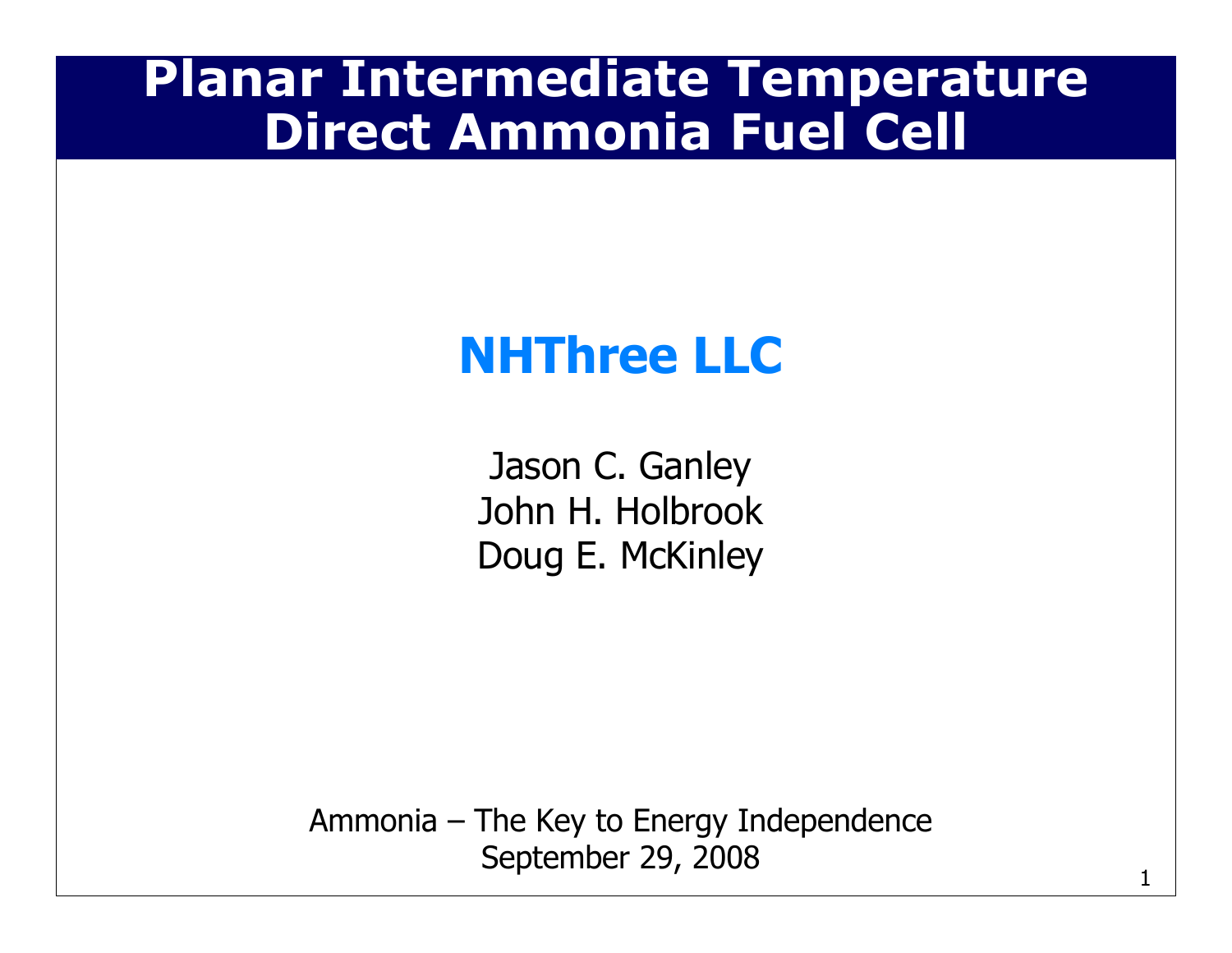# Why Fuel Cells?

#### $\bullet$ • Pros:

- -High chemical-to-electric efficiency (45-80%)
- -No moving parts (quiet, low/no maintenance)
- **F** High energy density (limited only by size of fuel tank)
- -Cell is usually lightweight
- -**Systems are inherently scalable**
- $\bullet$  Cons:
	- Expensive! (catalyst costs, housing costs, electrolyte costs)
	- -Often limited by fuel type or purity of fuel & fuel byproducts
	- -**Limited power density (difficult to get energy delivered Limited power density (difficult to get energy delivered** quickly)
	- Balance of plant may be costly/heavy/problematic
- $\bullet$  So, how do we maximize the "pros" and limit the impact of the "cons?"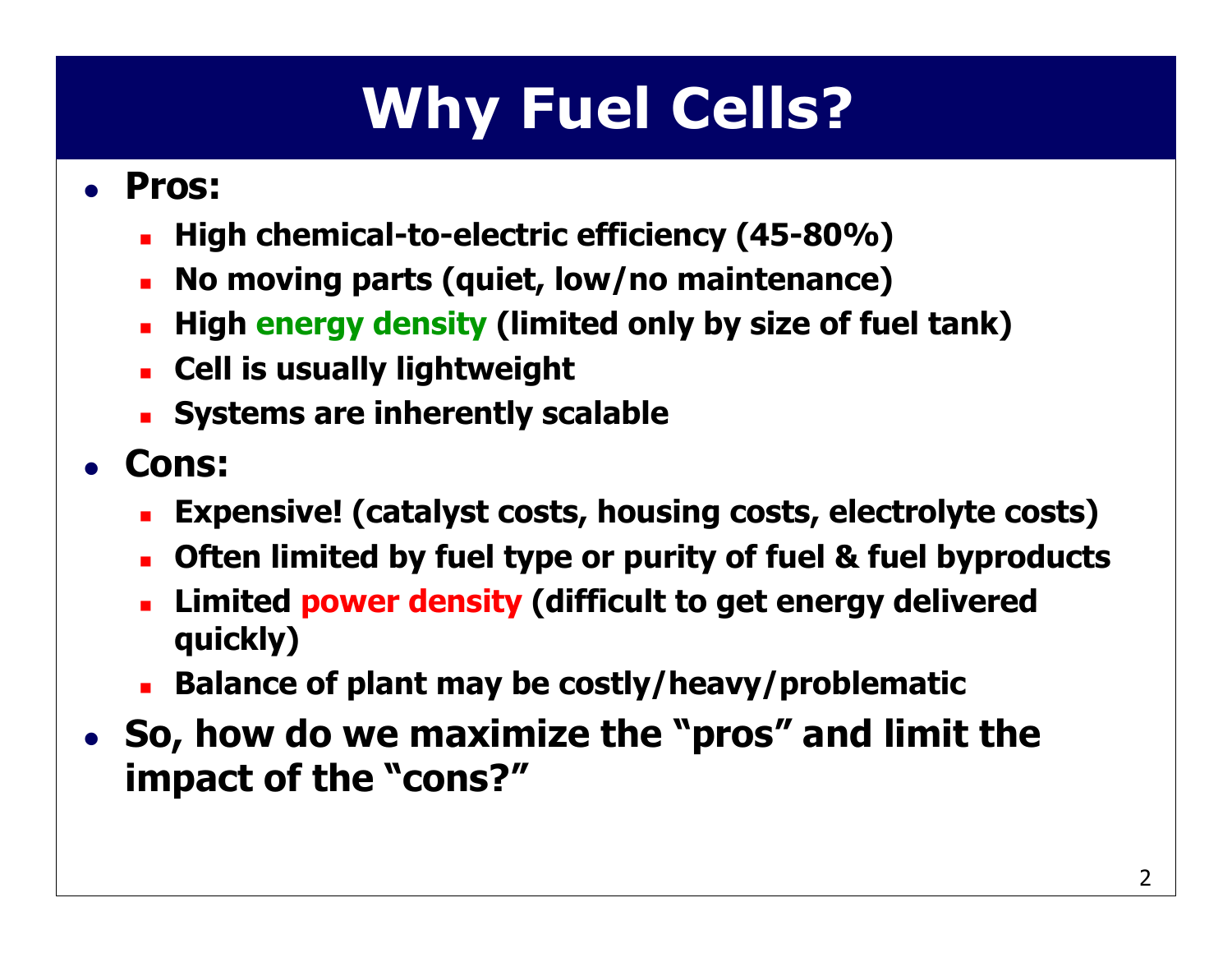## Focus Areas

#### $\bullet$ • Cons:

#### - Expensive! (catalyst costs, housing costs, electrolyte costs)

- Catalysts and housing: impacted by operating temperature
- Electrolyte: Fuel cell type (op. temperature, again)
- - Often limited by fuel type or purity of fuel & fuel byproducts
	- Compatibility with electrocatalysts: proper fuel choice
	- Direct fuel & avoiding catalyst poisoning: op. temperature
- - Limited power density (difficult to get energy delivered quickly)
- - Balance of plant may be costly/heavy/problematic
	- Reducing HX sizes: operating temperature
	- Fuel reservoir size or delivery of fuel: proper fuel choice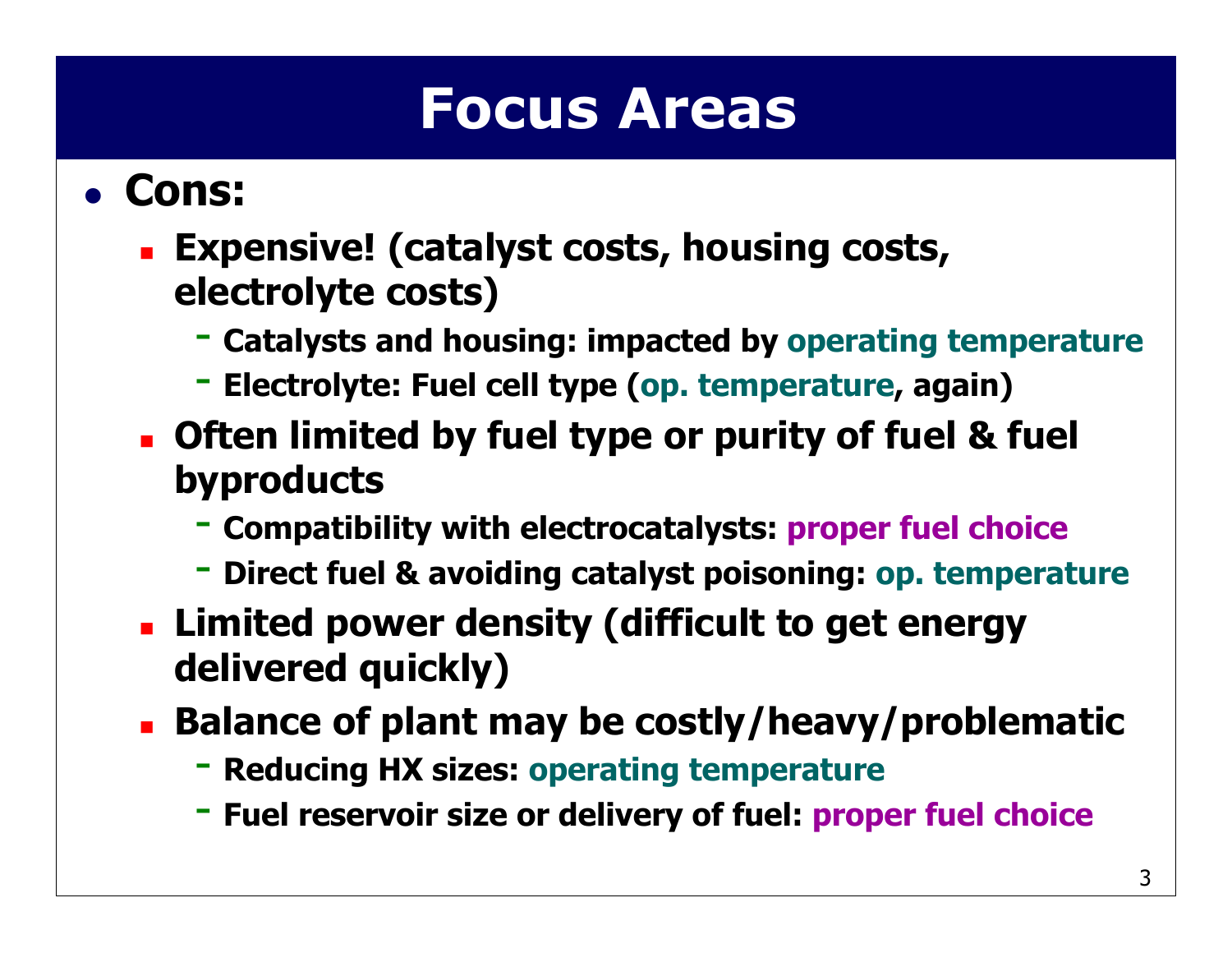# Step 1: Use the Right Fuel

CH4 103 (1.5 H2)

$$
NH_3 \rightarrow \frac{3}{2}H_2 + \frac{1}{2}N_2 \qquad \Delta H^\circ = 46 \frac{kJ}{mol}
$$

- $\bullet$ Very mild enthalpy of reforming
- $\bullet$  $\bullet\,$  NH $_3$  $_3$  is a liquid at room temperature and 10 bar
	- -**Power density is comparable to other liquid fuels**
	- -Vaporizes when throttled (no flash line required)
- $\bullet$ Essentially non-flammable, non-explosive
- $\bullet$ • 171 kWh of motive power from 15 gallons ammonia (38 kg) with 48% efficient fuel cell system incl. motor
- $\bullet$ Highway driving: 19 kW; yields 9 hours of cruising
- $\bullet$ 65 miles per hour takes you 585 miles
- $\bullet$ Ammonia makes that possible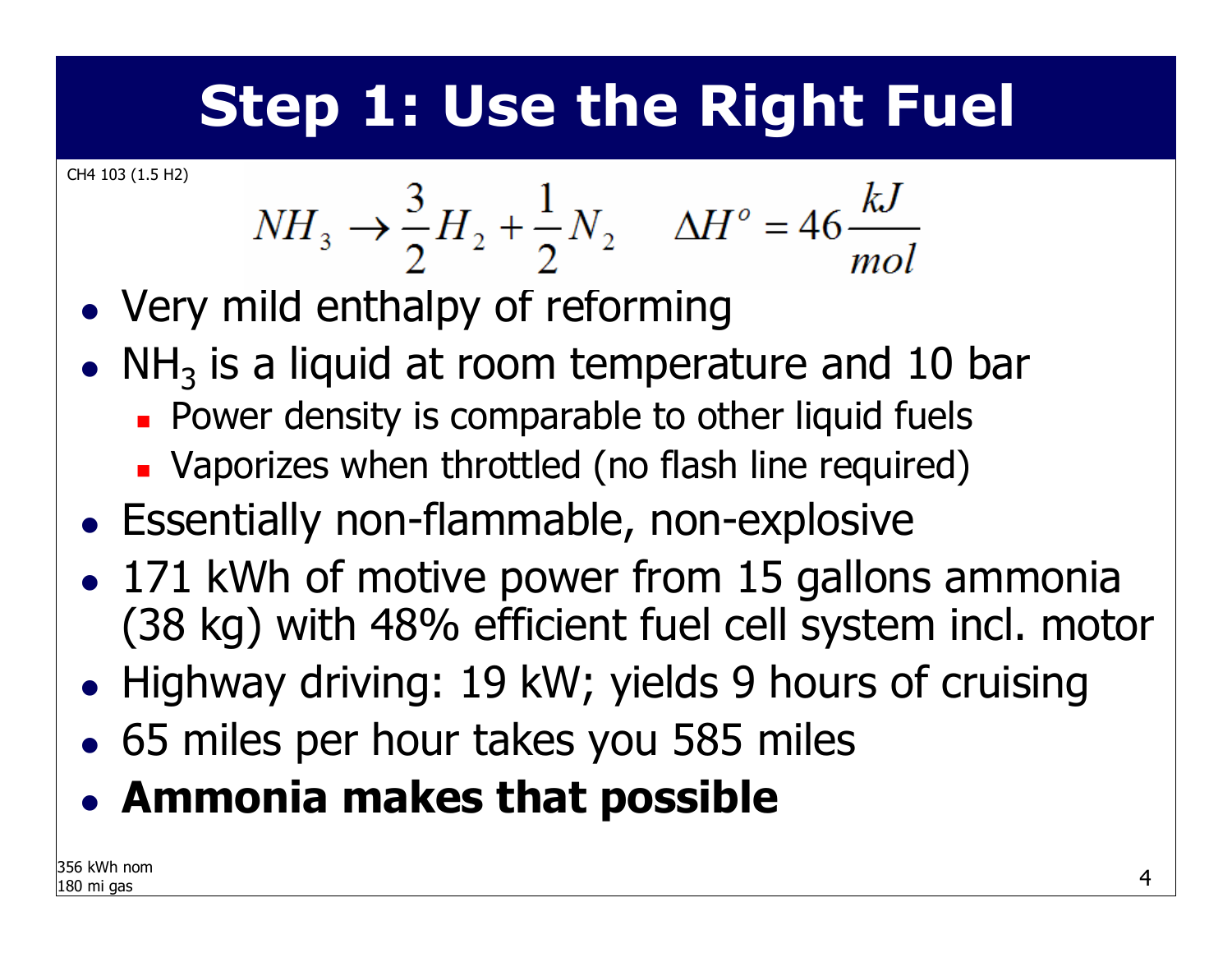### Step 2: Operate at the Right Temperature

### Low Temperature Fuel Cell Advantages

- **Quick start-up to operating temperature (** $\sim$ **100°C)**
- Wide range of cell construction materials

## High Temperature Fuel Cell Advantages

- **Fuel flexibility via internal fuel reforming**
- Inexpensive, base metal electrocatalysts
- **Easier heat recovery for increased efficiency**

#### Intermediate Temperature Fuel Cells: The Best of Both Worlds?

- Precious metal catalysts not needed above ~300°C
- Steel internals may be used below ~500 °C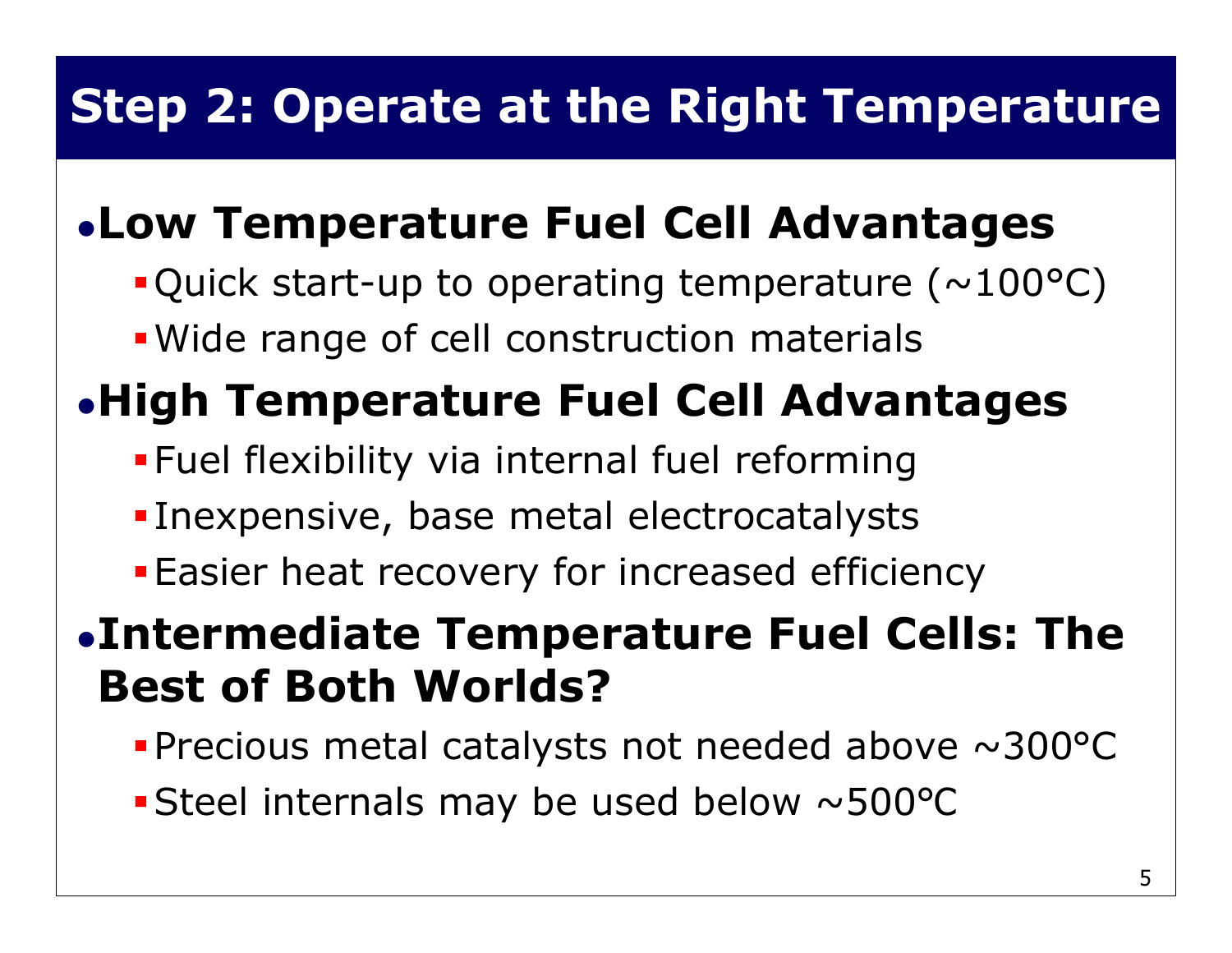# Contemporary Fuel Cell Options

- Polymer Electrolyte Membrane Fuel Cells (PEMFC) [80°C, H+]
- Alkaline Fuel Cells (AFC) [80-150°C, OH-]
- Phosphoric Acid Fuel Cells (PAFC) [220°C, H+]
- [Intermediate Temp Fuel Cell, 300 500°C]
- Protonic Ceramic Fuel Cell (PCFC) [600°C, H+]
- Molten Carbonate Fuel Cells (MCFC) $[650^{\circ}$ C, CO<sub>3</sub><sup>2-</sup>]
- Solid Oxide Fuel Cells (SOFC) [800°C, O2-]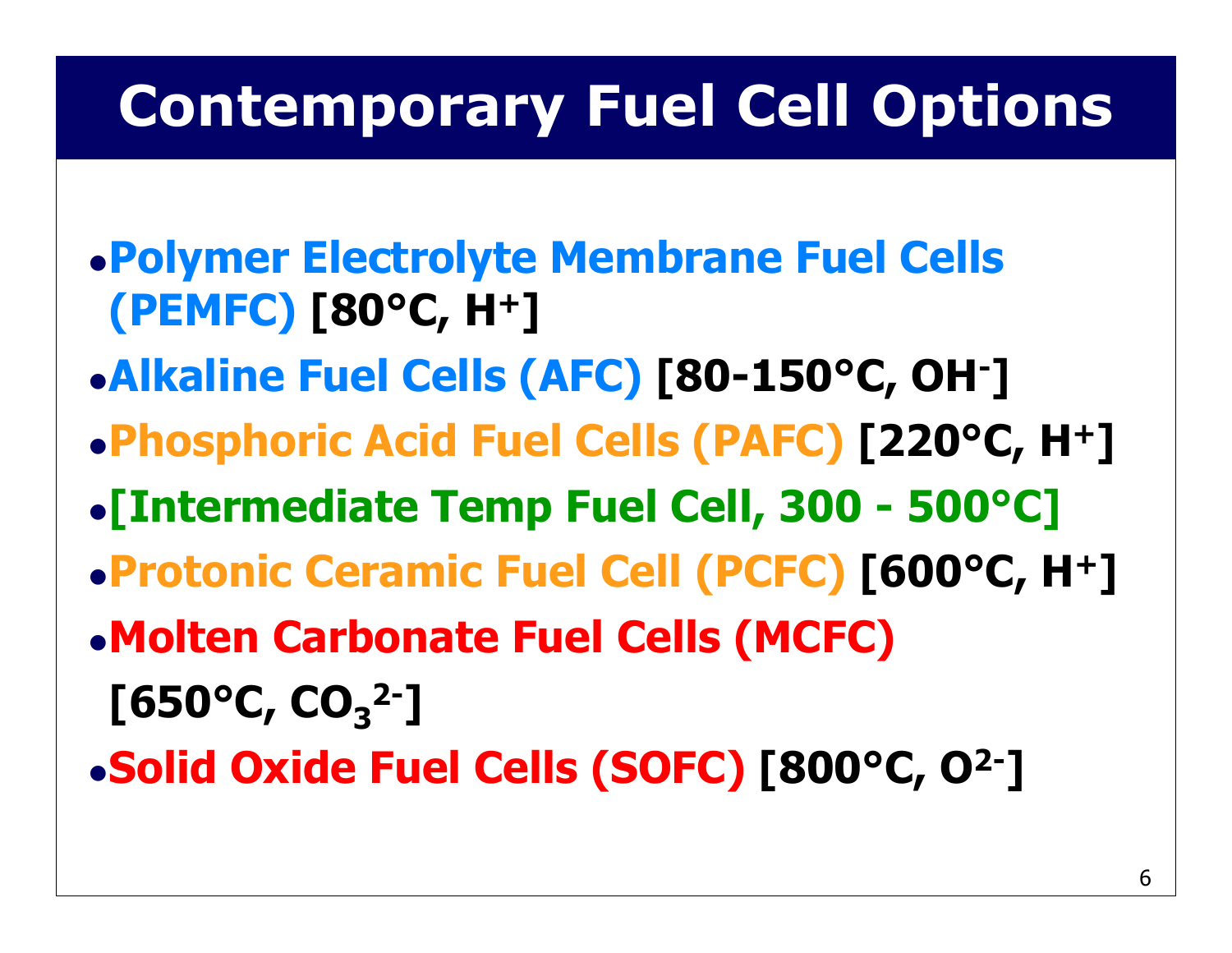## st Generation IT-DAFC

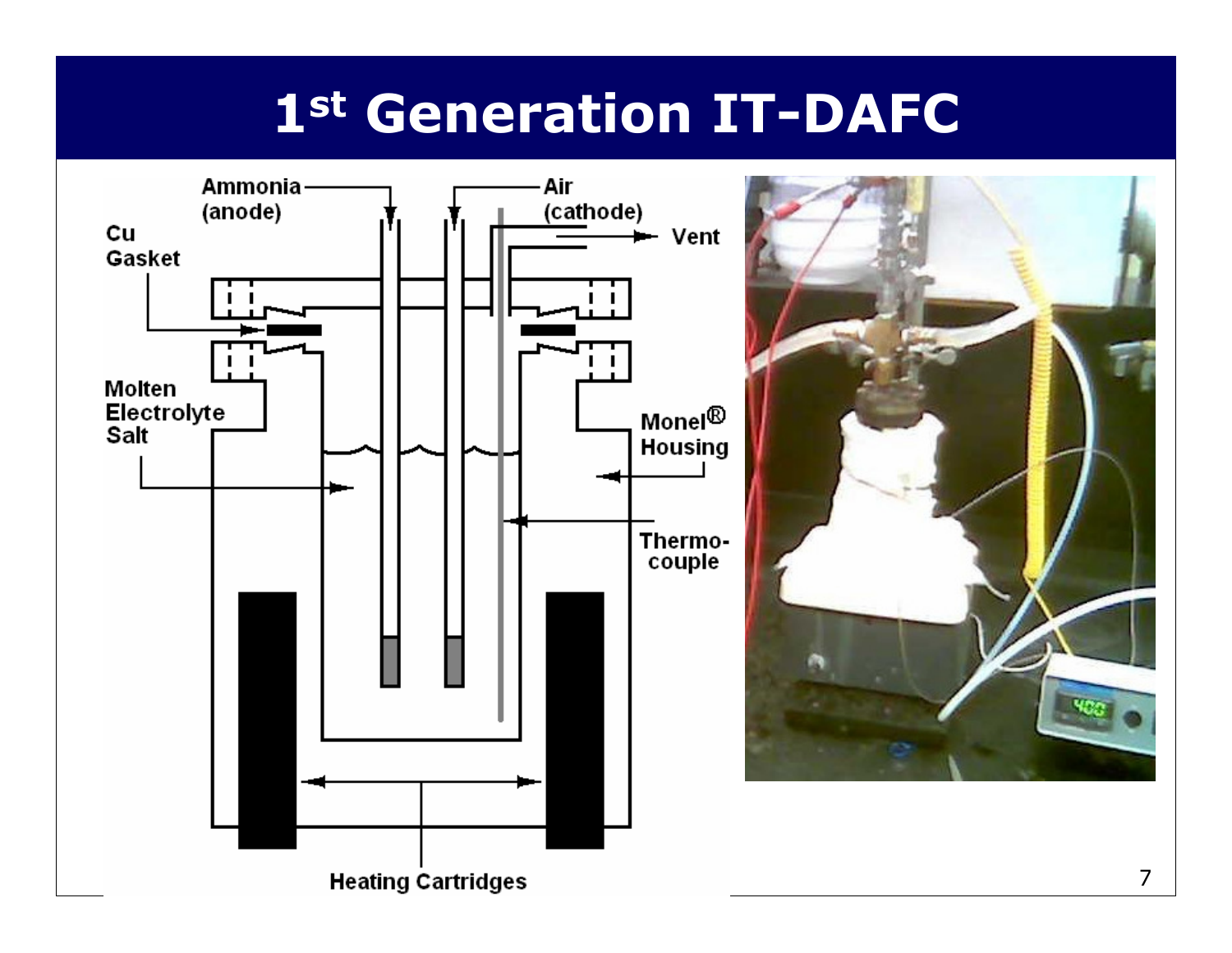### 1st Generation Ammonia Cell Performance



(●) 200**°**C, (▲) 250**°**C, (■) 300**°**C, (○) 350**°**C, (∆) 400**°**C, and (□) 450**°**C.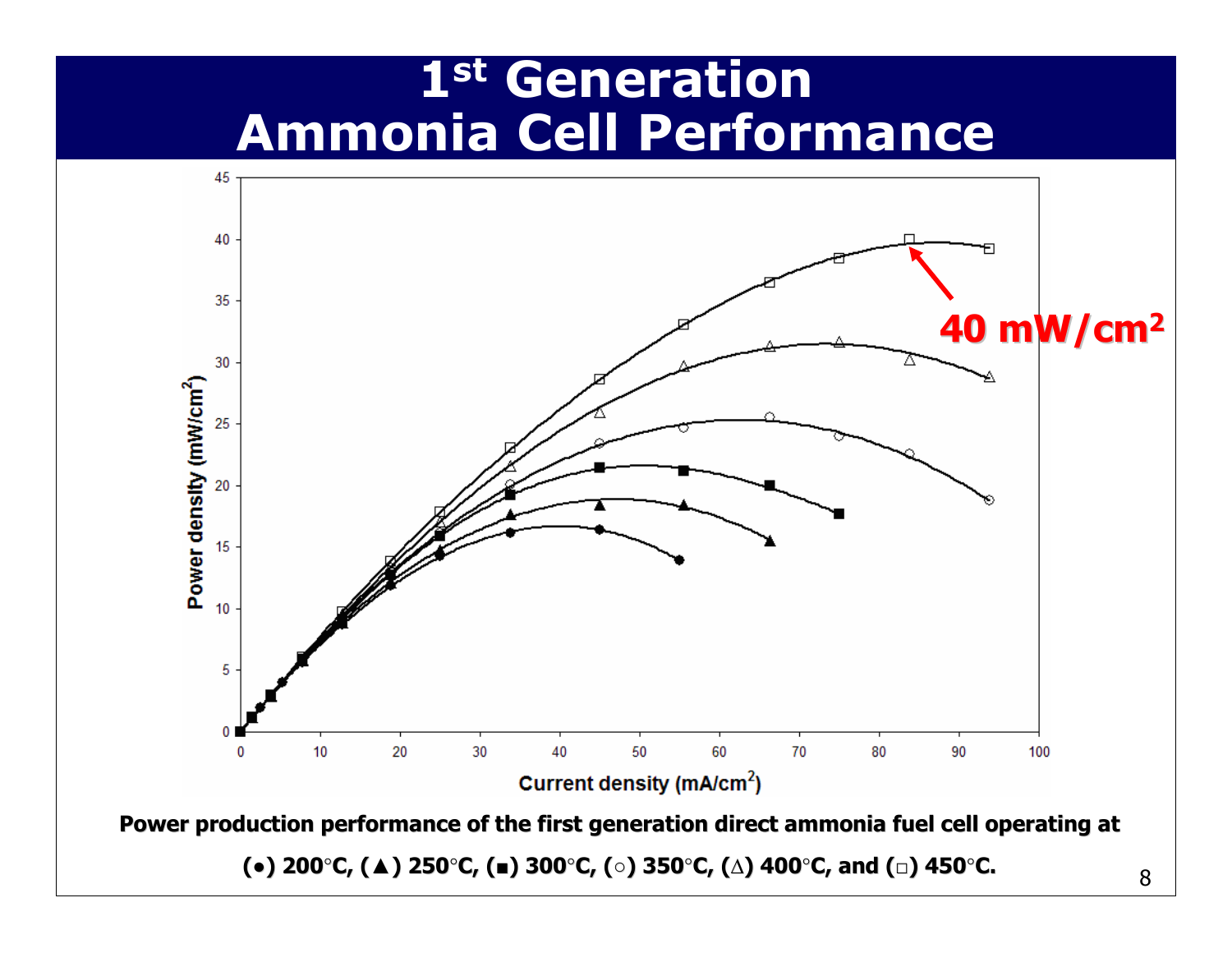### 1st Generation Ammonia Cell Performance



(●) 200**°**C, (▲) 250**°**C, (■) 300**°**C, (○) 350**°**C, (∆) 400**°**C, and (□) 450**°**C.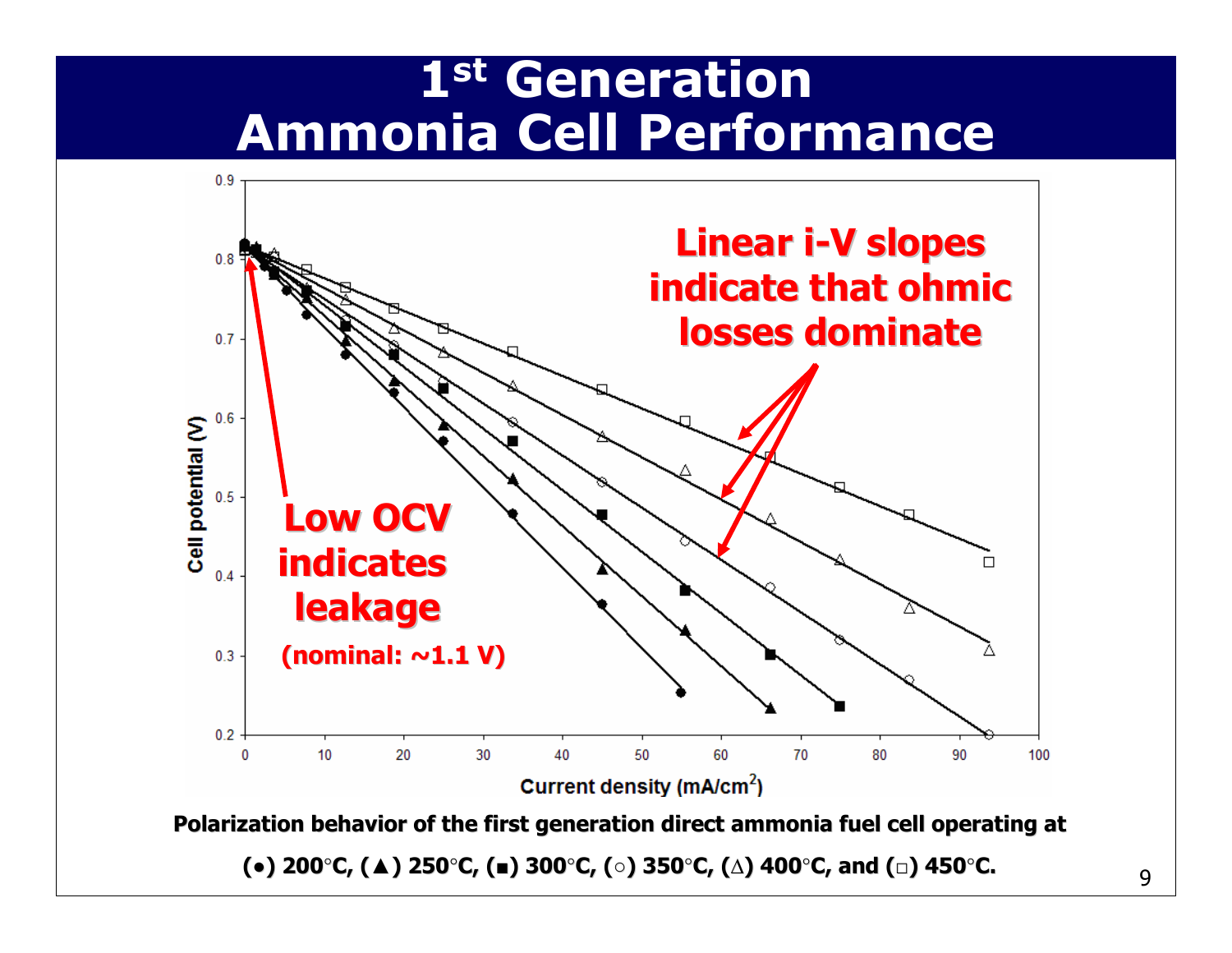# Conversion to Planar Geometry

#### $\bullet$ Improvement of electrolyte conduction

- Thinner layer of electrolyte = less ohmic loss
- Faster water transfer to/from/across electrolyte

#### Reduction in cell size

- **Better power/weight ratio**
- Higher electrode surface areas/volume

#### More convenient cell construction

- Techniques similar to MCFC construction
- Electrolyte layer may double as gas seal

#### More efficient use of ammonia fuel

- No "bubbling" of gas onto electrode surface better mass transfer
- No ammonia into electrolyte means less crossover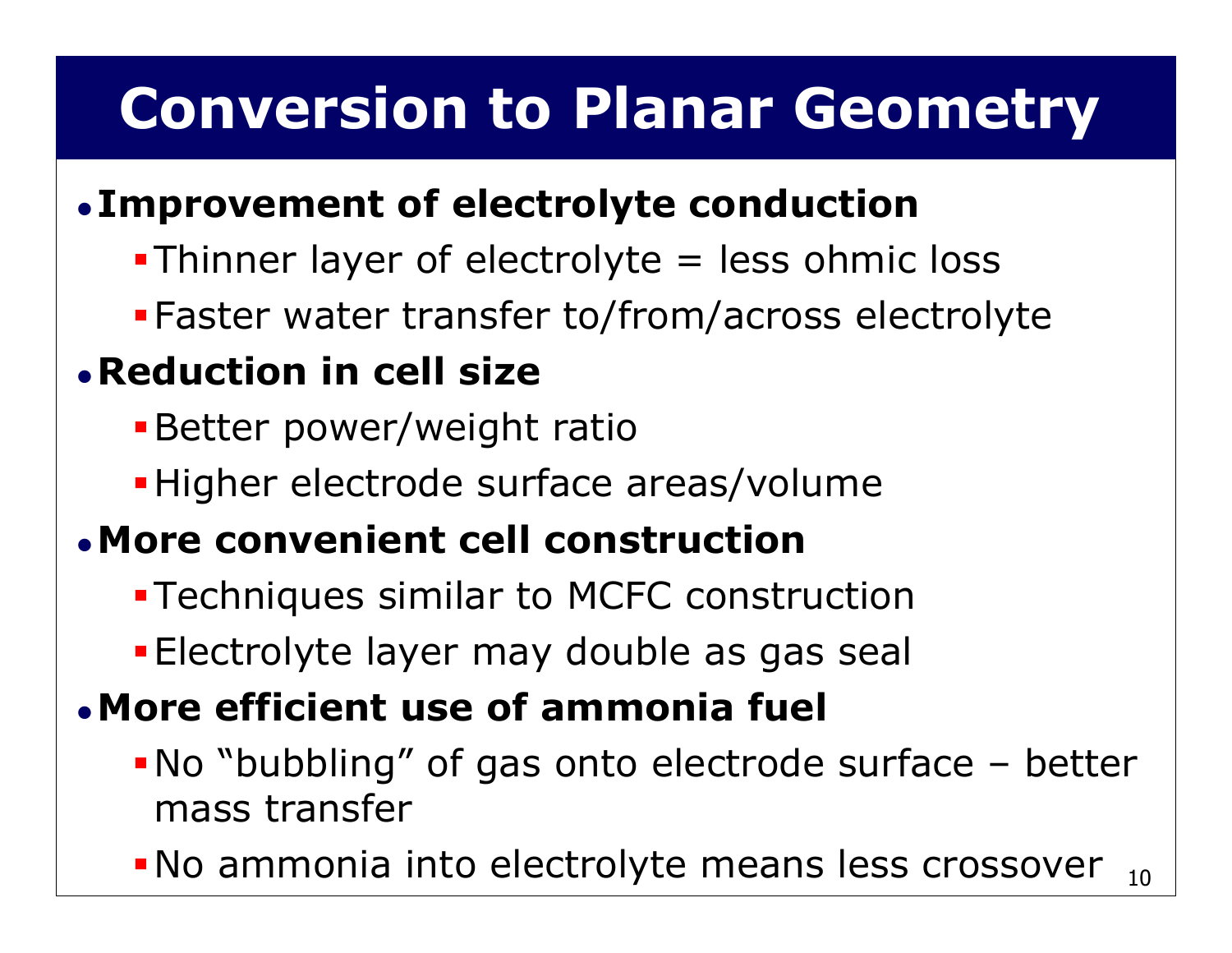# Planar Cell Design

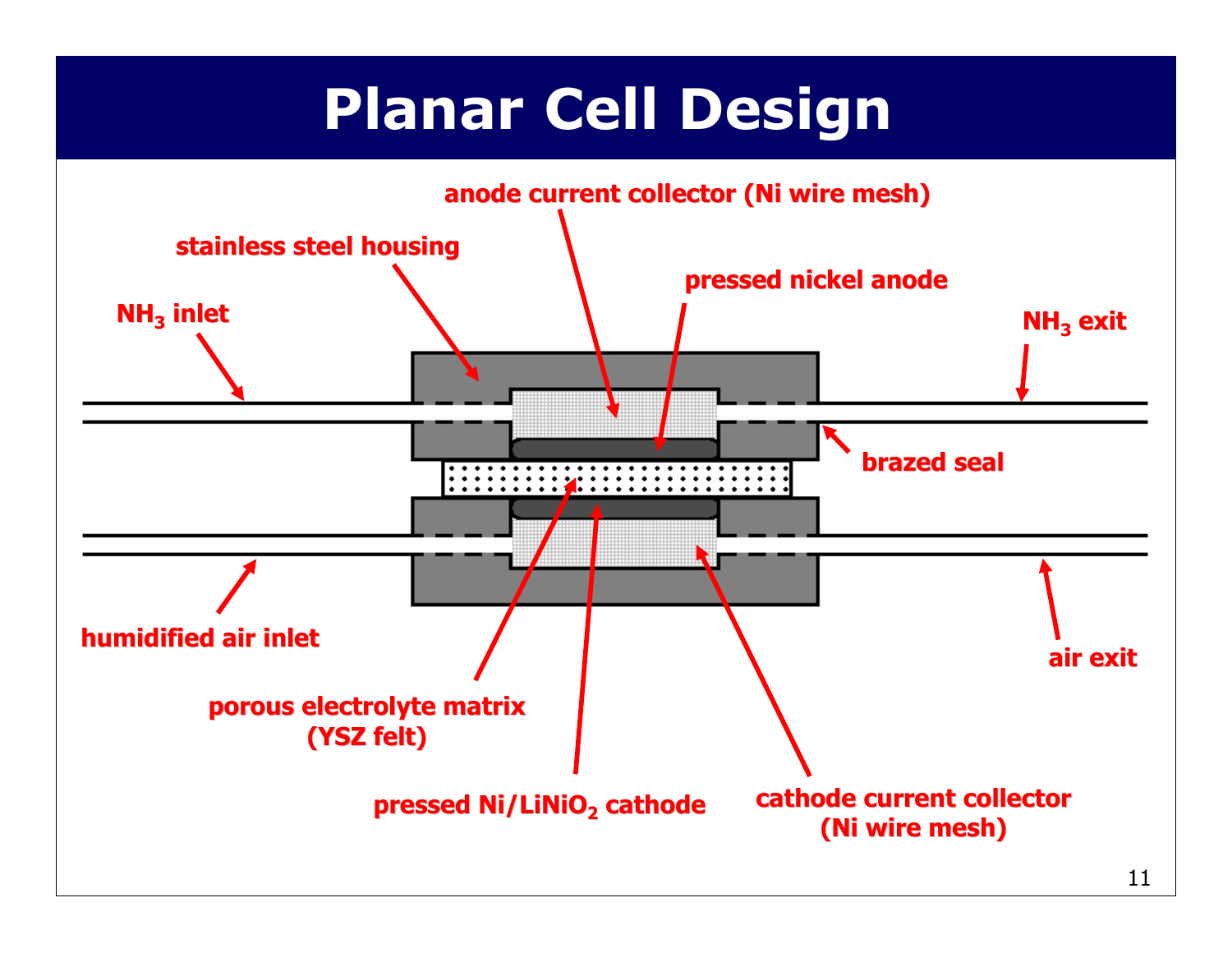# Planar Cell Assembly

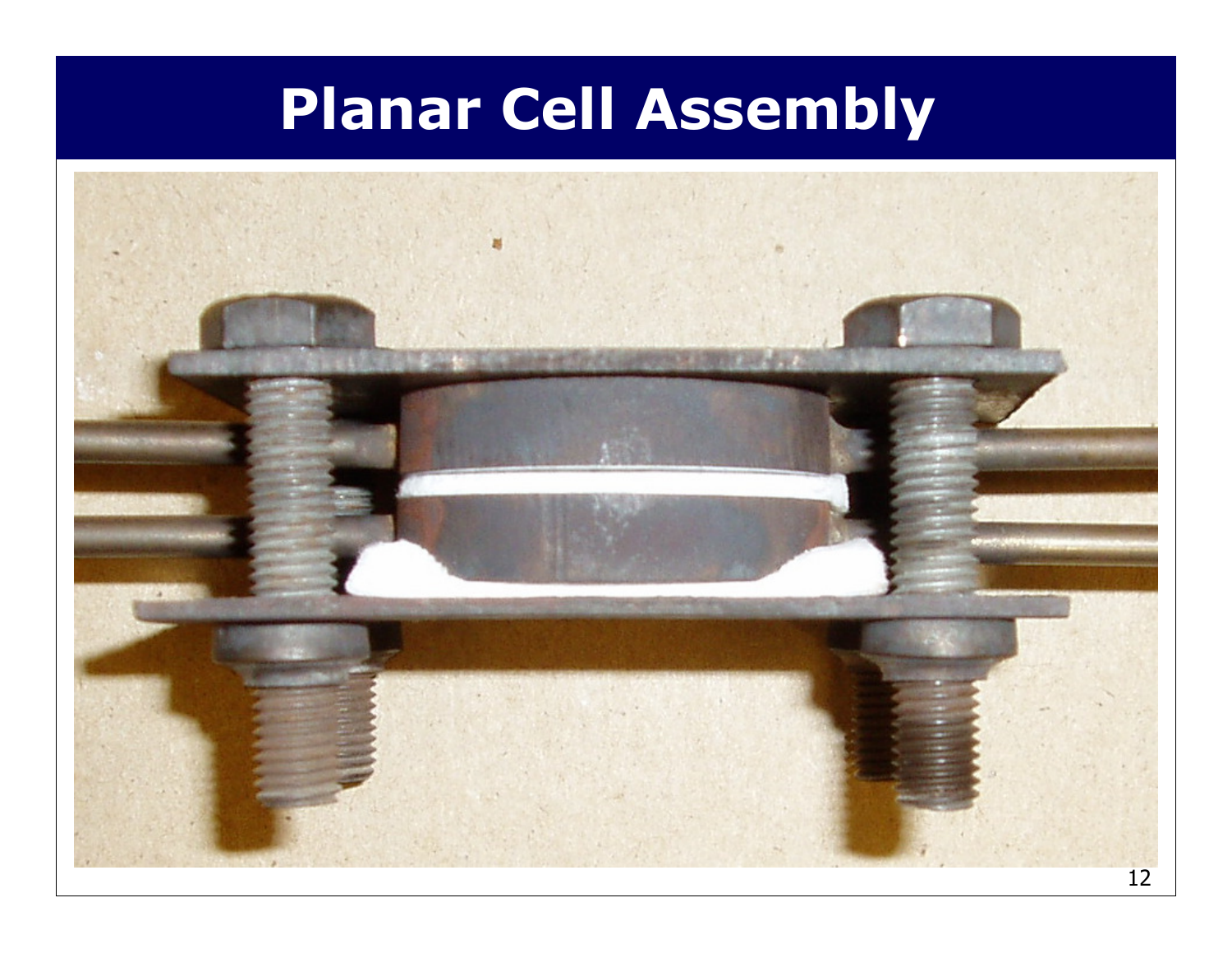## Planar Cell Performance

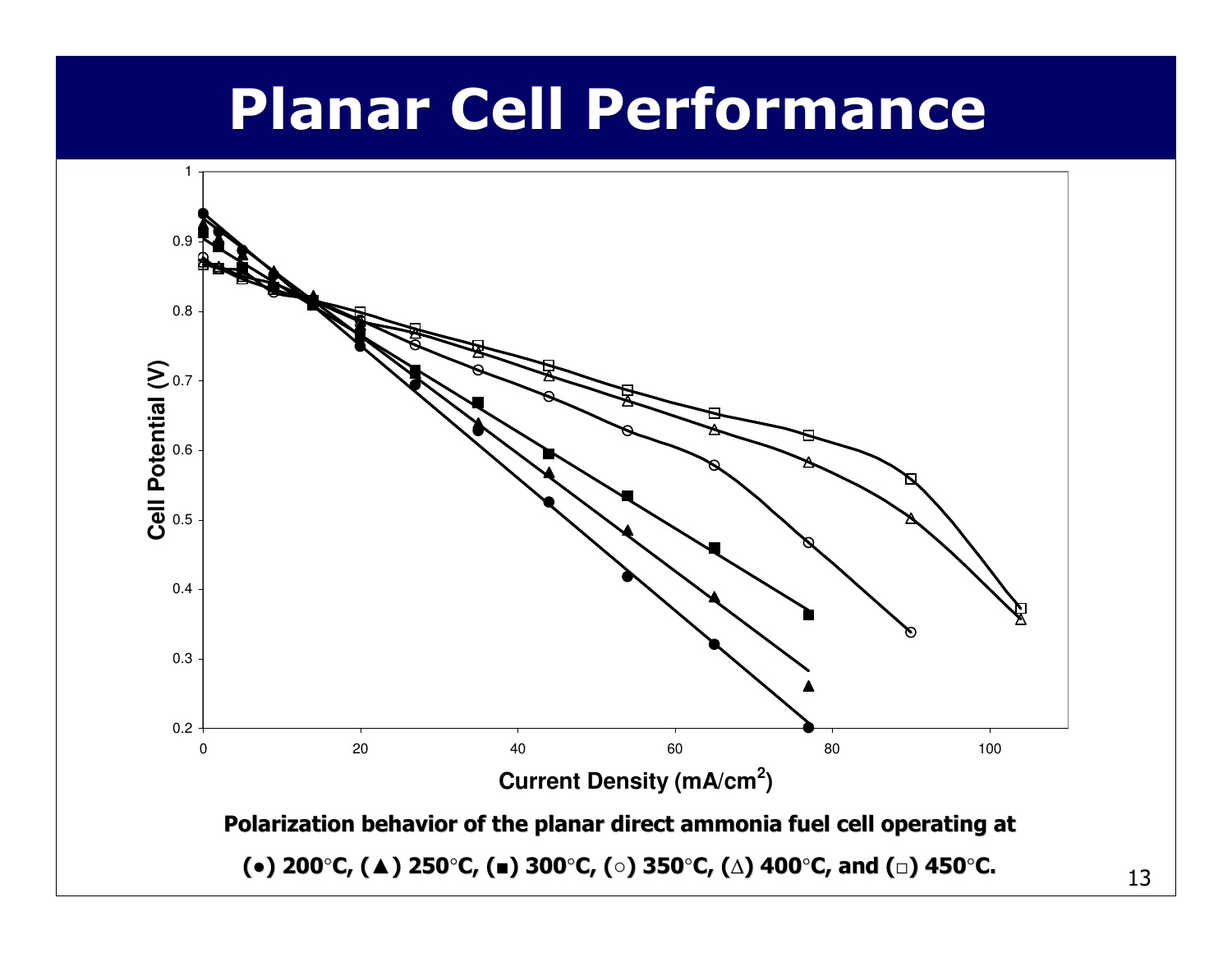## Planar Cell Performance

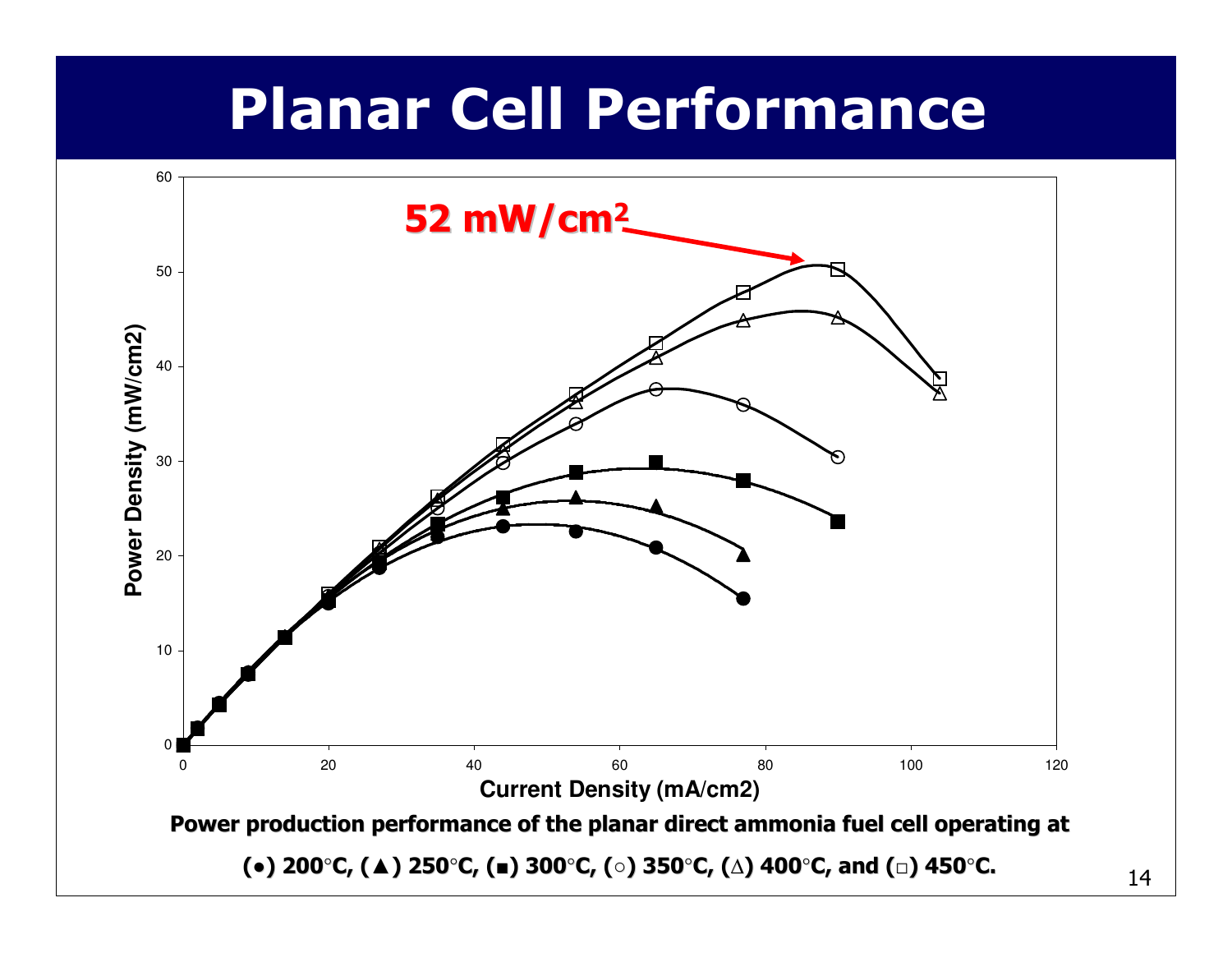# Conclusions

#### $\bullet$ Increased power density achieved

- $-30\%$  increase from 40 mW/cm<sup>2</sup> to 52 mW/cm<sup>2</sup>
- **-Higher open circuit potentials**
- Possible further increase possible with attention to mass transfer issues at high currents

#### Mass transfer limitation possibilities

- Electrode porosity insufficient?
- Too much/too little electrolyte wicking into electrodes?

#### Reduced fuel/air leakage and/or crossover

- **-Higher OCV**
- Molten salt/matrix seal appears effective

•Future work: electrode catalysts, electrolyte matrix